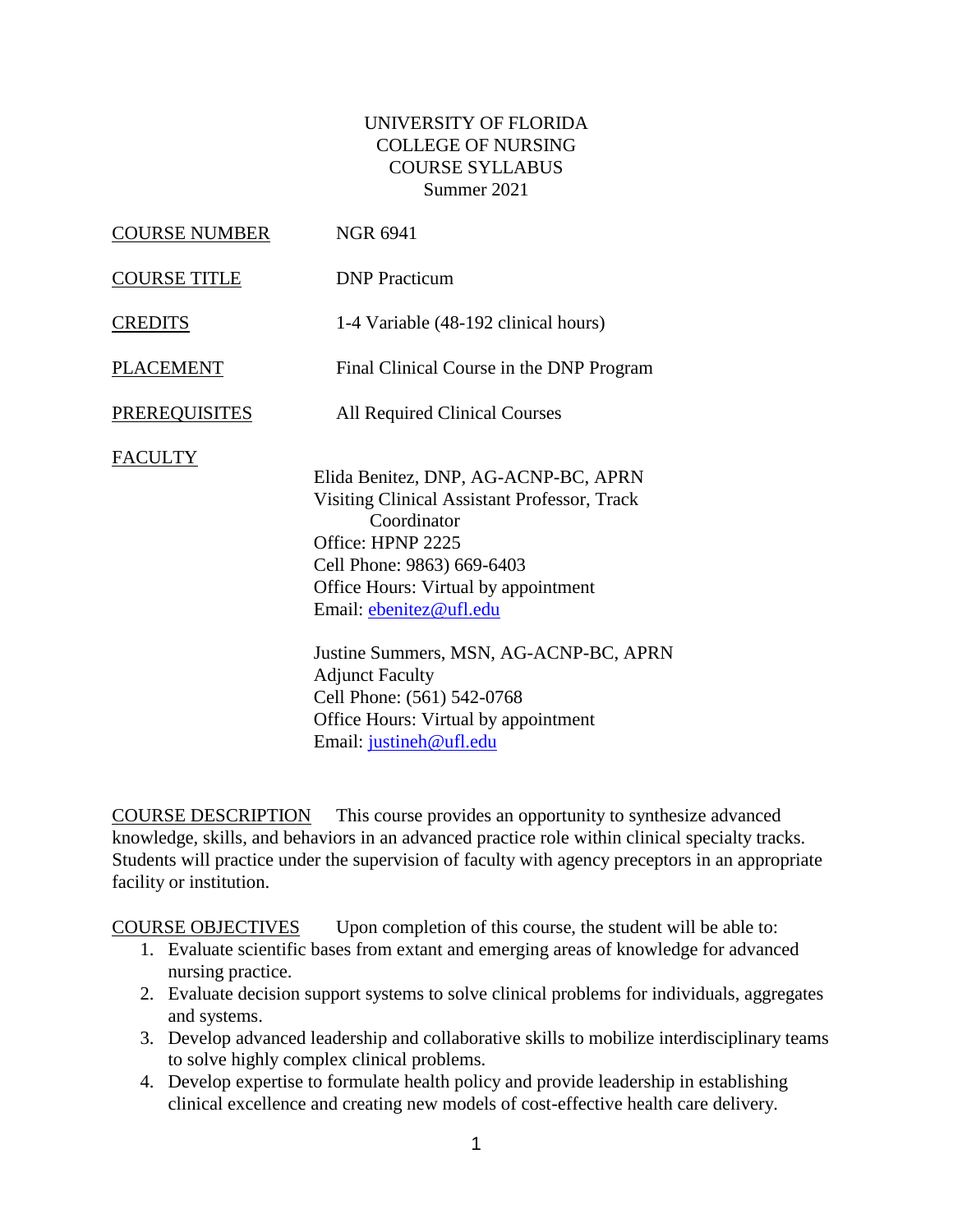- 5. Critically assess, plan, intervene and evaluate the health experiences of individuals, aggregates and systems to provide safe, evidence-based care.
- 6. Synthesize knowledge of cultural diversity and global perspectives in delivering health care and in critiquing nursing systems.

#### CLINICAL/LABORATORY SCHEDULE/TECHNOLOGY

| <b>Faculty</b> | Section | Day Time                   |
|----------------|---------|----------------------------|
| <b>Benitez</b> | 0406    | TBD by clinical instructor |

To be arranged with preceptor and faculty member. All clinical logs and clinical site information will be entered via the EXXAT program. Students are required to use Exxat software associated with the UF account to schedule all clinical days and to record patient logs. The faculty will also use Exxat or otherwise communicate with the student to schedule the site visit. Students are required to submit a written calendar of planned clinical practice dates and times in Exxat prior to beginning the clinical rotation. Any changes to the calendar (dates and times) must be submitted in writing to the course faculty member before the change is planned to occur. Clinical hours accrued without prior knowledge of the faculty member will not be counted toward the total number of clinical hours required for the course. Students must notify preceptor and clinical faculty member of any missed clinical days due to illness.

Students also assess their learning experience using the Clinical Site Assessment Form. The Clinical Site Assessment Form is submitted in Exxat. At the middle of the clinical experience the student completes a self-evaluation. The faculty member completes a student evaluation using the College of Nursing Clinical Evaluation Form.

Exxat clinical log information must be updated weekly. The student has a 7-day window to post each clinical contact. You are required to complete ALL of the data for each case in Exxat.

### For technical problems, you may reach out to the Exxat support team at support@exxat.com

We will have face-to-face instructional sessions in the clinical setting to accomplish the student learning objectives of this course. In response to COVID-19, the following policies and requirements are in place to maintain your learning environment and to enhance the safety of our in-classroom interactions.

- You are required to wear approved face coverings at all times during class and within buildings. Following and enforcing these policies and requirements are all of our responsibility. Failure to do so will lead to a report to the Office of Student Conduct and Conflict Resolution.
- If you are experiencing COVID-19 symptoms (Click here for guidance from the CDC on [symptoms of coronavirus\)](https://www.cdc.gov/coronavirus/2019-ncov/symptoms-testing/symptoms.html), please use the UF Health screening system and follow the instructions on whether you are able to attend class. [Click here for UF Health guidance on](https://coronavirus.ufhealth.org/screen-test-protect/covid-19-exposure-and-symptoms-who-do-i-call-if/)  what to [do if you have been exposed to or are experiencing Covid-19 symptoms.](https://coronavirus.ufhealth.org/screen-test-protect/covid-19-exposure-and-symptoms-who-do-i-call-if/)
- Course materials will be provided to you with an excused absence, and you will be given a reasonable amount of time to make up work. [Find more information in the university](https://catalog.ufl.edu/UGRD/academic-regulations/attendance-policies/)  [attendance policies](https://catalog.ufl.edu/UGRD/academic-regulations/attendance-policies/)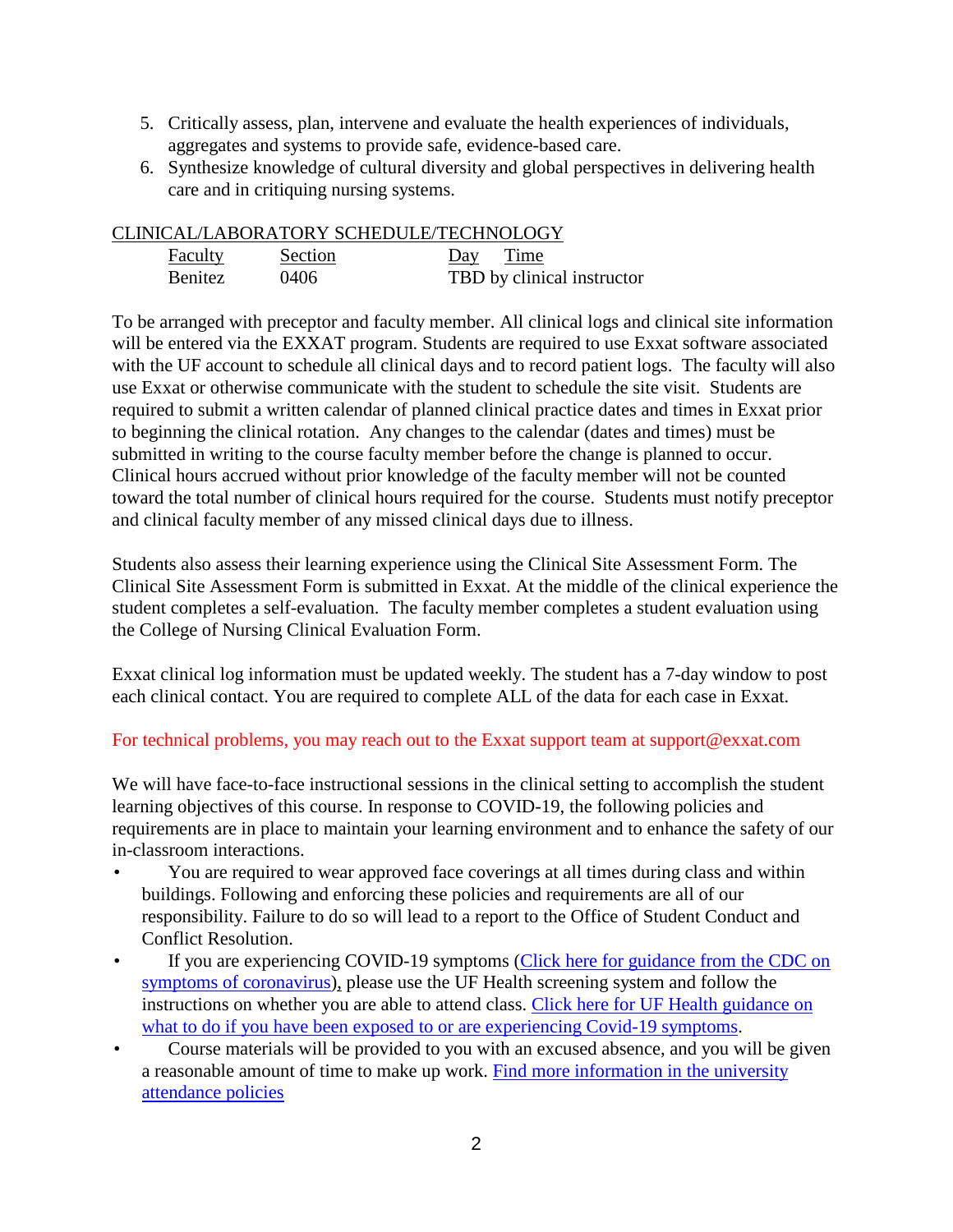• You are expected to adhere to all policies of the clinical agency to maintain safety such as wearing approved personal protective equipment. It is your responsibility to act in accordance with the UF Health Student COVID-19 Pledge

E-Learning in Canvas is the course management system that you will use for this course. E-Learning in Canvas is accessed by using your Gatorlink account name and password at [http://elearning.ufl.edu/.](http://elearning.ufl.edu/) There are several tutorials and student help link on the E-Learning login site. If you have technical questions call the UF Computer Help Desk at 352-392-HELP or send email to [helpdesk@ufl.edu.](mailto:helpdesk@ufl.edu)

It is important that you regularly check your Gatorlink account email for College and University wide information and the course E-Learning site for announcements and notifications.

Course websites are generally made available on the Friday before the first day of classes.

## TEACHING METHOD

Supervision with observation; precepted clinical practice activities with faculty and preceptor evaluation; guided online, synchronous clinical seminar

## LEARNING ACTIVITIES

Direct patient care and clinical documentation.

Supervised onsite clinical practice and online assignments with analysis of selected clients reflecting ongoing and emergent clinical issues; verbal and written reports related to assessment, diagnosis and management plans.

Supervised clinical practice: In DNP Practicum, students prepare to transition to the advanced practice nurse (APN) role and achieve APN clinical competencies. Clinical practice under the supervision of an approved preceptor should include:

• Taking client histories and conducting physical examinations; constructing differential diagnoses and provisional diagnosis; developing treatment plans congruent with evidencebased practice; presenting cases in written and verbal forms to peer groups and interdisciplinary team; writing and dictating activities in an electronic health record; analyzing scholarly works to support diagnostic approaches and treatment plan.

### CLINICAL EVALUATION

In DNP Practicum, minimum required clinical practice hours vary dependent on curriculum plan. Minimum Required Clinical Practice Hours: 192 hours

Clinical experiences are evaluated through faculty observation, verbal communication with the student and preceptor, written work, and agency reports using a College of Nursing Clinical Evaluation Form. Faculty reserve the right to alter clinical experiences, including removal from the clinical area, of any student to maintain patient safety and to provide instructional experiences to support student learning.

Evaluation of clinical competency is based on achievement of course and program objectives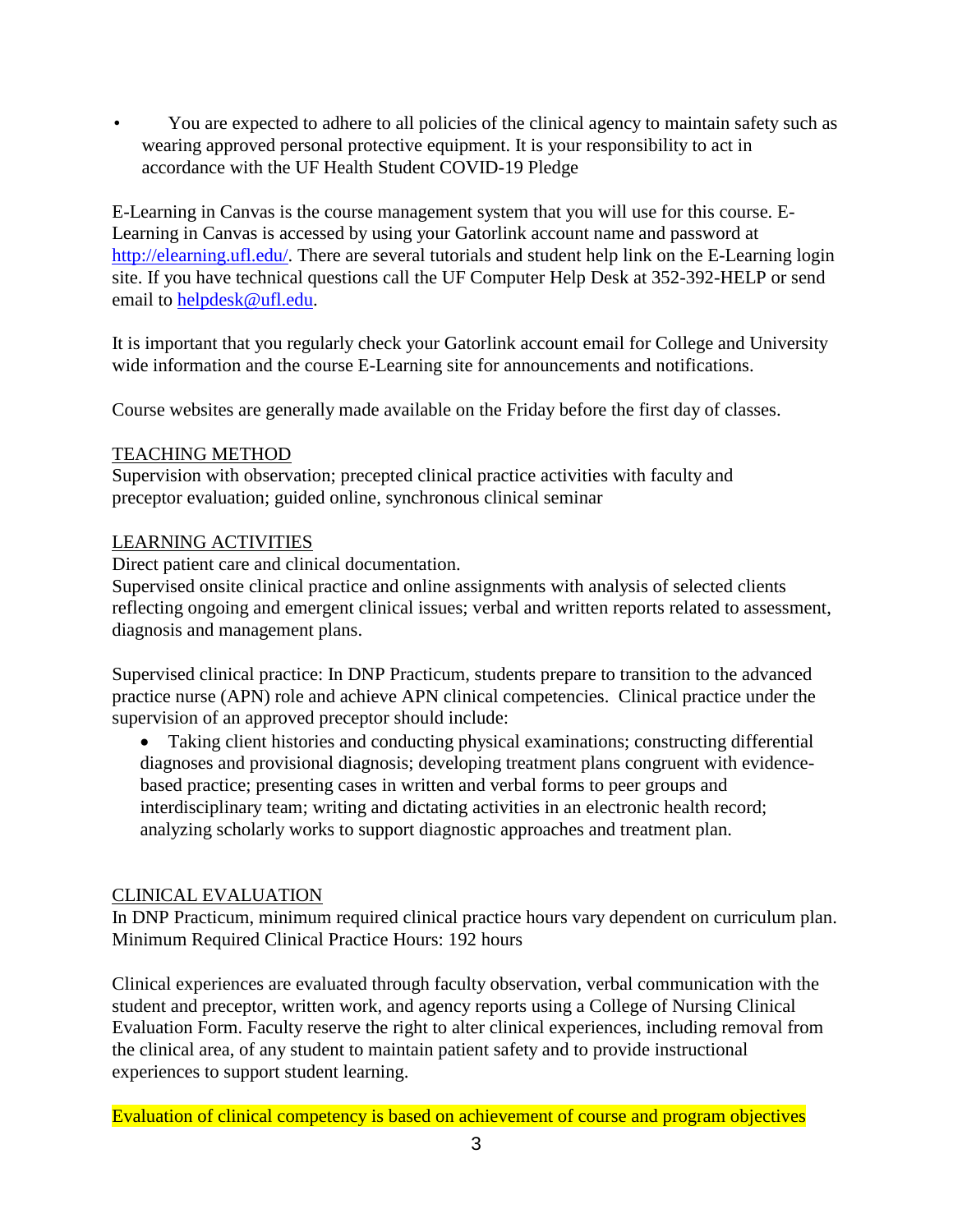using a College of Nursing Clinical Evaluation Form. All areas are to be rated by the preceptor. A rating of Satisfactory represents satisfactory performance and a rating of Unsatisfactory represents unsatisfactory performance. The student must achieve a final rating of Satisfactory by a preceptor and faculty in each area by completion of the semester to achieve a passing grade for the course. A rating of less than satisfactory in any of the areas at semester end will constitute an Unsatisfactory (U) course grade.

The faculty member will hold evaluation conferences with the student and clinical preceptor at each site visit via Zoom. Rotation evaluation conferences will be made available to each student. All Zoom conferences with the faculty member are mandatory and will be held at a designated time agreed upon by faculty, preceptor and student. A student may request additional conferences at any time by contacting the clinical faculty.

## CLASS ATTENDANCE AND MAKE UP POLICY

Clinical hours must be completed within the semester timeframe. Students submit a written calendar of planned clinical practice dates and times prior to beginning the clinical rotation. Changes to the calendar (dates and times) must be submitted in writing to the course faculty before the change is planned to occur. Clinical hours accrued without prior knowledge of the faculty will not be counted toward the total number of clinical hours required for the course. Students must notify preceptor and clinical faculty of any missed clinical days due to illness. For additional details, please see the College of Nursing Website (Clinical Courses for DNP Students)

Any make up clinical days must be pre-arranged with faculty and approved by the clinical preceptor. Make-up seminars are not available. The student should notify the faculty member in advance if an illness or emergency affects seminar attendance. Faculty will consider such situations on a case-by-case basis. For additional information about absences, students should refer to attendance policies outlined in the Student Handbook on the College of Nursing Website (see Attendance).

Requirements for class attendance and make-up exams, assignments, and other work in this course are consistent with university policies that can be found at: <https://catalog.ufl.edu/graduate/regulations/#text>

### GRADING SCALE

- S Satisfactory
- U Unsatisfactory

The following activities must be completed satisfactorily to earn an S grade in this course:

- 1. A minimum of clinical hours and encounters documented in Exxat (as required by curriculum plan)
	- a. Exxat documentation will be assessed at midterm and final
	- b. Students must document all clinical hours and encounters.
- 2. Satisfactory participation in all scheduled synchronous (live online or in-person), online seminars.
- 3. Satisfactory participation in Discussion Board activities.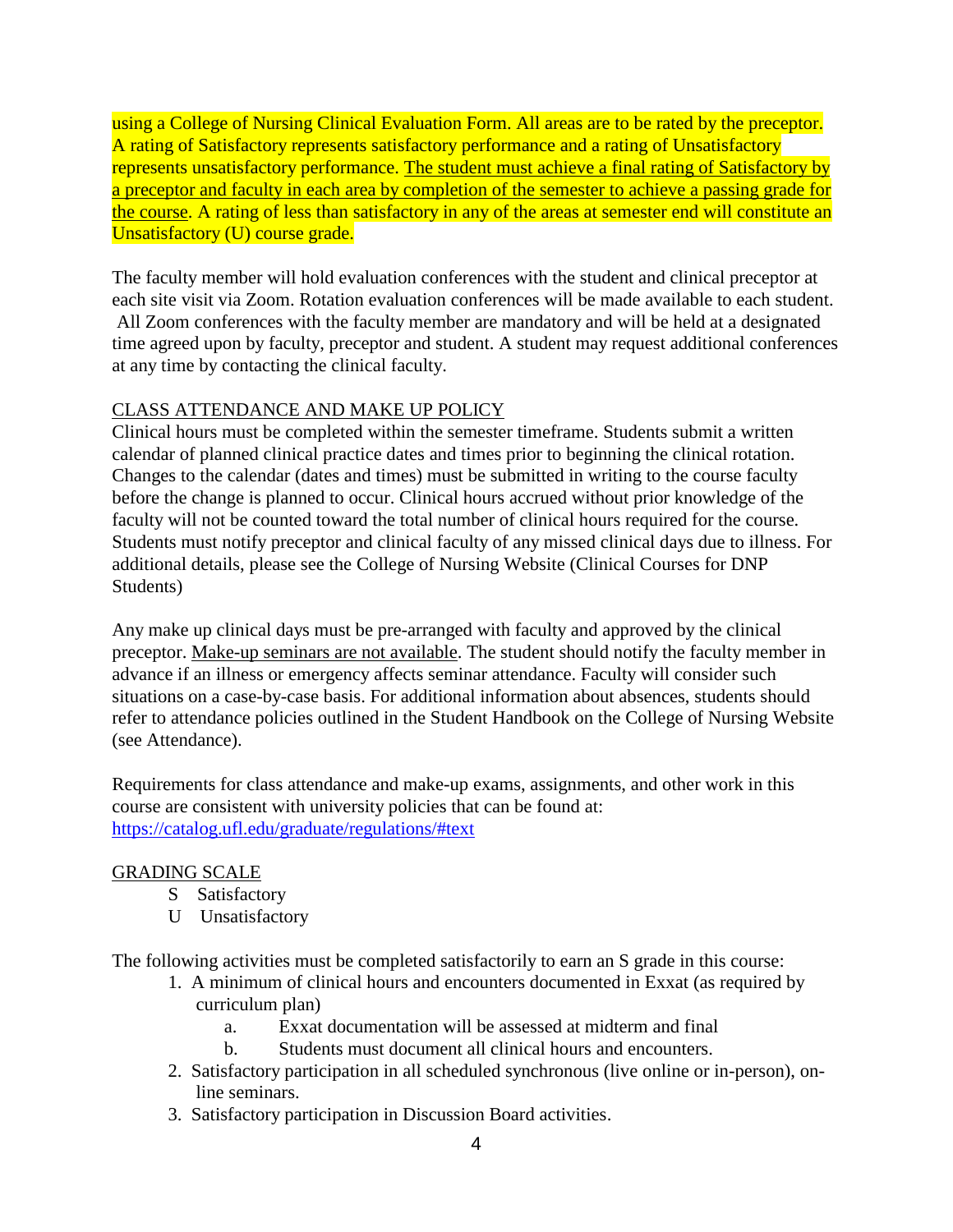- 4. Satisfactory rating on final clinical evaluation forms submitted by preceptor.
- 5. Student submission of final evaluation of preceptor and site via Exxat.

Refer to your Canvas for specific information including rubrics regarding assignments and Discussion Board assignments.

For more information on grades and grading policies, please refer to University's grading policies:<https://catalog.ufl.edu/graduate/regulations/>

# COURSE EVALUATION

Students are expected to provide professional and respectful feedback on the quality of instruction in this course by completing course evaluations online via GatorEvals. Guidance on how to give feedback in a professional and respectful manner is available at [https://gatorevals.aa.ufl.edu/students/.](https://gatorevals.aa.ufl.edu/students/) Students will be notified when the evaluation period opens, and can complete evaluations through the email they receive from GatorEvals, in their Canvas course menu under GatorEvals, or via [https://ufl.bluera.com/ufl/.](https://ufl.bluera.com/ufl/) Summaries of course evaluation results are available to students at [https://gatorevals.aa.ufl.edu/public-results/.](https://gatorevals.aa.ufl.edu/public-results/)

### ACCOMMODATIONS DUE TO DISABILITY

Students with disabilities requesting accommodations should first register with the Disability Resource Center (352-392-8565,<https://disability.ufl.edu/> ) by providing appropriate documentation. Once registered, students will receive an accommodation letter which must be presented to the instructor when requesting accommodation. Students with disabilities should follow this procedure as early as possible in the semester.

### PROFESSIONAL BEHAVIOR

The College of Nursing expects all Nursing students to be professional in their interactions with patients, colleagues, faculty, and staff and to exhibit caring and compassionate attitudes. These and other qualities will be evaluated during patient contacts and in other relevant settings by both faculty and peers. Behavior of a Nursing student reflects on the student's individual's ability to become a competent professional Nurse. Attitudes or behaviors inconsistent with compassionate care; refusal by, or inability of, the student to participate constructively in learning or patient care; derogatory attitudes or inappropriate behaviors directed at patients, peers, faculty or staff; misuse of written or electronic patient records (e.g., accession of patient information without valid reason); substance abuse; failure to disclose pertinent information on a criminal background check; or other unprofessional conduct can be grounds for disciplinary measures including dismissal.

*As students in the health professions at UF Health, you are expected to promote safety and a culture of care and concern for each other and for patients. Across our academic health center's missions of research, teaching and patient care, nursing students must lead by example and take individual responsibility for modeling healthy habits and behaviors to minimize the spread of COVID-19. Failure to comply with the established public health measures, both on and off campus, is considered a serious breach of professional conduct***.** 

### UNIVERSITY POLICY ON ACADEMIC MISCONDUCT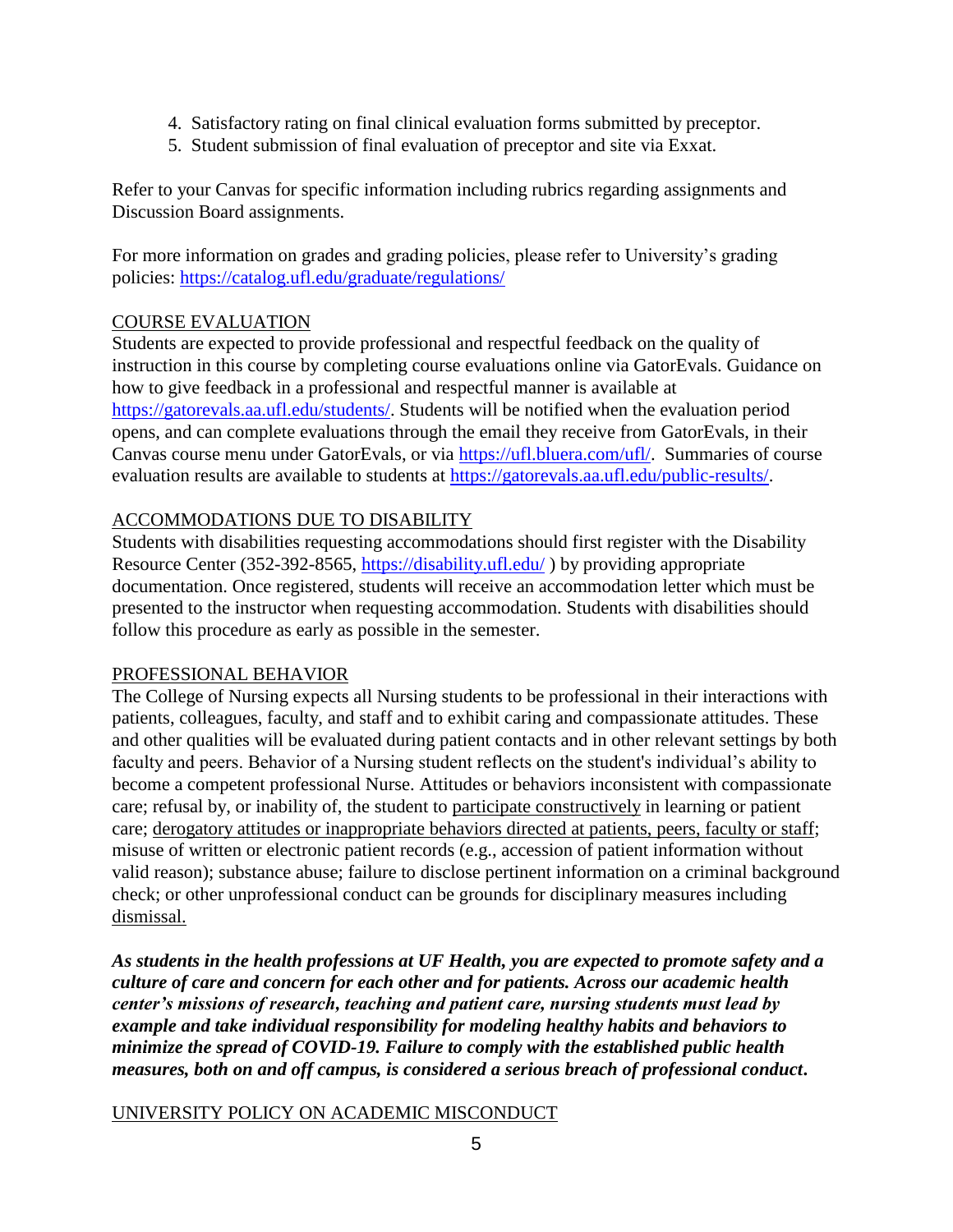Academic honesty and integrity are fundamental values of the University community. Students should be sure that they understand the UF Student Honor Code at

<https://sccr.dso.ufl.edu/policies/student-honor-code-student-conduct-code/> . Students are required to provide their own privacy screen for all examination's administered to student laptops. No wireless keyboards or wireless mouse/tracking device will be permitted during examinations.

#### UNIVERSITY AND COLLEGE OF NURSING POLICIES

Please see the College of Nursing website for student policies [\(http://students.nursing.ufl.edu/currently-enrolled/student-policies-and-handbooks/\)](http://students.nursing.ufl.edu/currently-enrolled/student-policies-and-handbooks/) and a full explanation of each of the university policies – [\(http://students.nursing.ufl.edu/currently](http://students.nursing.ufl.edu/currently-enrolled/course-syllabi/course-policies)[enrolled/course-syllabi/course-policies\)](http://students.nursing.ufl.edu/currently-enrolled/course-syllabi/course-policies)

UF Grading Policy Religious Holidays Counseling and Mental Health Services Student Handbook Faculty Evaluations Student Use of Social Media

REQUIRED/RECOMMENDED TEXTBOOKS: All texts from previous courses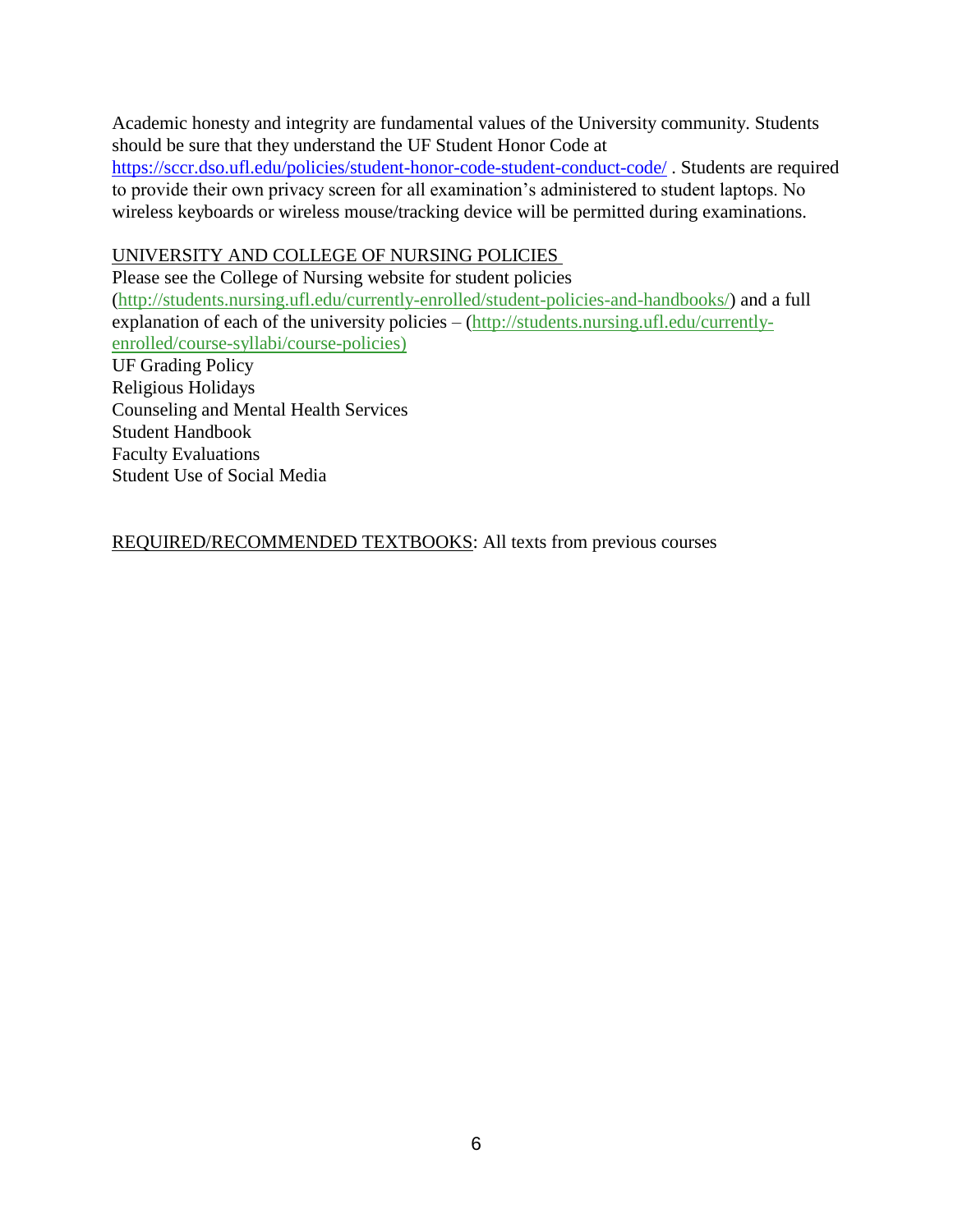# **Weekly Class Schedule Summer 2021 NGR 6941 Course Calendar May 10 – August 6**

### **Assignments are due Sunday of respective week at 11:59 PM**

Online Clinical Documentation and Site Visits:

- All clinical hours, patient logs, and evaluations will be completed via Exxat.
- Each student is responsible for entering clinical dates and hours into Exxat. Those clinical dates/hours must be sent to their clinical site preceptor for approval.
- All clinical hours will be verified by clinical site preceptor via Exxat.
- Students are responsible for 3-4 patient logs each clinical date.
- Site visits via Zoom will be completed by faculty at least once per semester/as needed.
- The clinical preceptor should plan to be present for a portion of the Zoom site visits.

| Week 1             | The enfirm preceptor should plan to be present for a portion of the Zoom she visit<br><b>Welcome Module</b> | Due: May 16  |
|--------------------|-------------------------------------------------------------------------------------------------------------|--------------|
| May 10             |                                                                                                             |              |
|                    | *There will be a mandatory, live OSCE exam this semester. Date                                              |              |
|                    | of OSCE will be announced at a later time. Once date is                                                     |              |
|                    | announced, please plan your schedule accordingly*                                                           |              |
| Week 2             | Barkley DRT #1 Due                                                                                          | Due: May 23  |
| May 17             |                                                                                                             |              |
| Week 3             | No Assignment.                                                                                              |              |
| May 24             |                                                                                                             |              |
| Week 4             | No Assignment.                                                                                              |              |
| May 31             |                                                                                                             |              |
| Week 5             | <b>Conflict Resolution Assignment Due</b>                                                                   | Due: June 13 |
| June 7             |                                                                                                             |              |
| Week 6             | CV Assignment Due                                                                                           | Due: June 20 |
| June 14            |                                                                                                             |              |
| Week 7             | <b>Summer Break</b>                                                                                         |              |
|                    | June 21-June 27                                                                                             |              |
|                    | Midterm Mark: 50% of clinical hours                                                                         |              |
|                    | Midterm Evaluations are Due in Exxat                                                                        |              |
| Week 8             | No Assignment.                                                                                              |              |
| June 28            |                                                                                                             |              |
| Week 9             | No Assignment.                                                                                              |              |
| July 6             | (July 5 Observance of Independence Day)                                                                     |              |
| Week 10            | Barkley DRT #2 Due                                                                                          | Due: July 18 |
| July 12            |                                                                                                             |              |
| Week 11            | No Assignment.                                                                                              |              |
| July 19            |                                                                                                             |              |
| Week 12            | Final Site and Preceptor Evaluations Due in Exxat                                                           | Due: August  |
| July 26            |                                                                                                             | 1            |
|                    | Final Clinical Hours and Patient Logs Due in Exxat                                                          |              |
|                    |                                                                                                             |              |
|                    | Last Day for Clinicals: August 1, 2021 at midnight.                                                         |              |
| Week 13            | <b>Last Week of Classes</b>                                                                                 |              |
| August 2- August 6 | <b>Final Grades Due</b>                                                                                     |              |